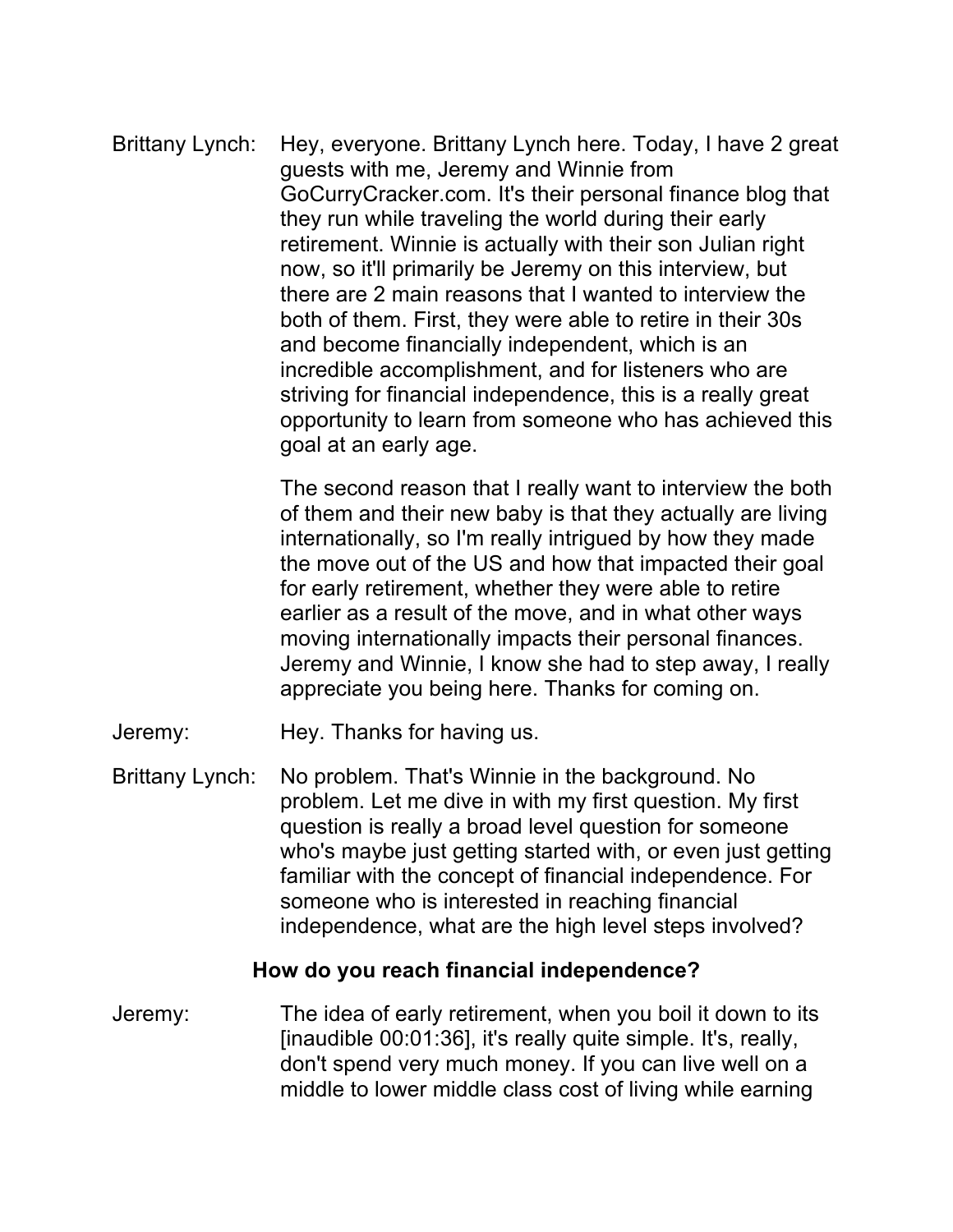something higher than that, instead of spending things on [lifestyle inflation 00:02:00], buying bigger houses, bigger cars, you then instead invest that money so that instead of you working for dollars, your dollars start working for you. Then you let compound interest work for you, and then over a relatively short period of time of 10 to 20 years, your portfolio can start to generate more income than you actually spent.

- Brittany Lynch: Right. The key concept there is really living below your means and, as you mentioned, don't spend a lot of money. I guess a lot is relative. It's all relative to what you make. Early retirement, financial independence, you really look at a percent of your savings, so you're saving right. When you were working, what percent were the 2 of you able to save of your take-home income?
- Jeremy: Average, over the 10 years that we were really doing our heavy saving, was over 70%.
- Brittany Lynch: Wow.
- Jeremy: The last 3 years, Winnie had stopped working at that point, and we were really depositing my whole paycheck into our brokerage account. Really, we're already living off of investment income and saving my whole paycheck.
- Brittany Lynch: Wow. Did your friends and family in your life, did they think what you were doing was crazy? What were their reactions?
- Jeremy: Well, even though we told people that that's what we were doing, it wasn't really obvious from the outside. People at the office saw me ride my bike to work, and sometimes they think that was a little strange when they were driving their big SUVs, but for the most part, people didn't really comment or notice. We did things that none of our peers were doing. They just didn't necessarily see it.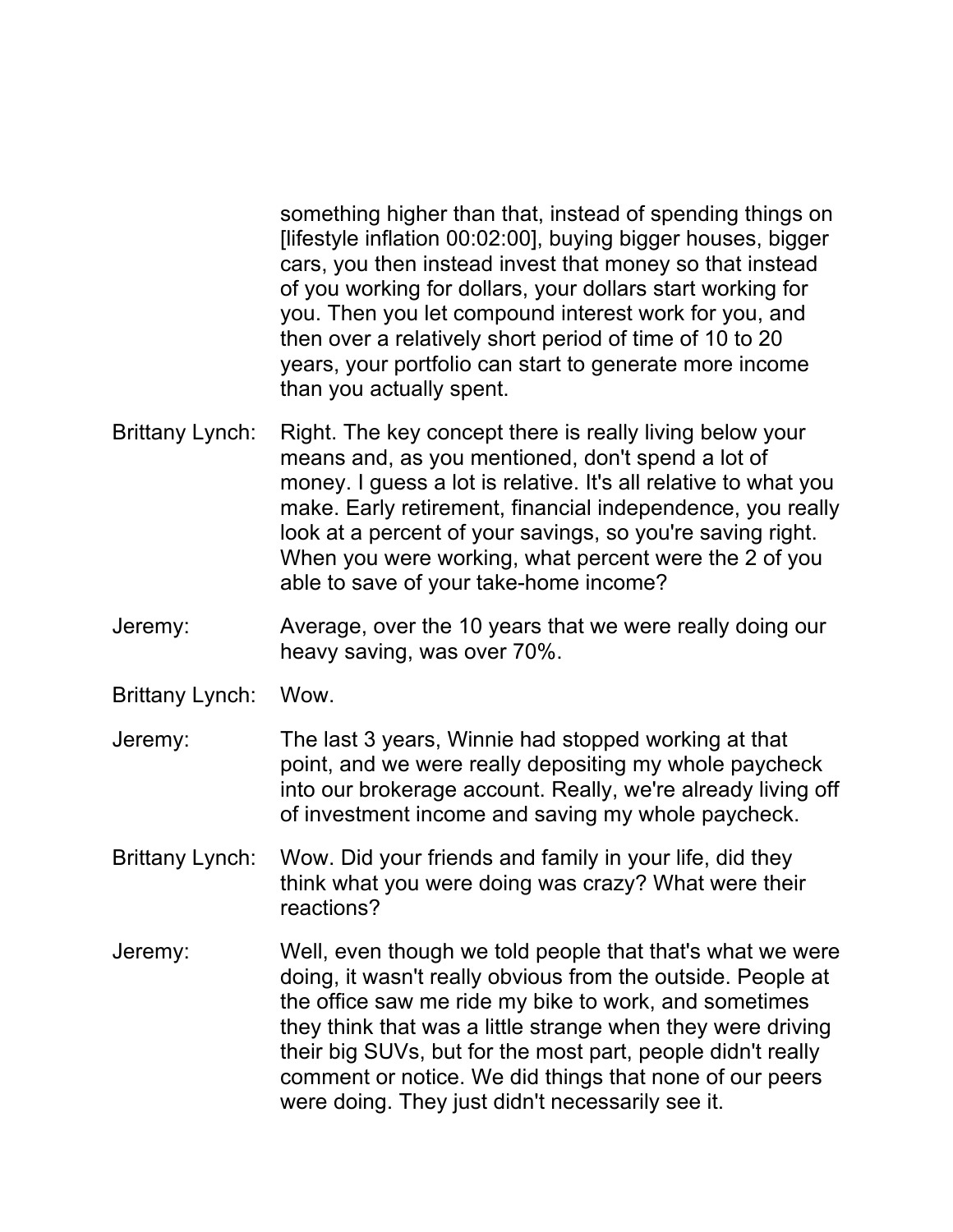We lived in a small apartment near the university in Seattle, and so our rent was a small fraction of what most people were paying or what they were paying on their mortgage. We didn't have a car. The neighborhood we were in was very walkable. We were a block from a grocery store, a few blocks from a library, a few blocks from a large park with old growth forest and a creek. That's where we spent our time. Between a bicycle and our feet and low rent and taking our own kitchen as a source of amazing food, we didn't really have to spend a lot of money. Most people spend 80% of their total cost of living on housing, transportation, and food, and we spent quite little on all of those areas.

- Brittany Lynch: Did it feel like you were missing out on anything or cutting back? Did it feel like you were making a huge sacrifice while you were doing this process?
- Jeremy: Well, any change feels a little weird when you first start it. We had to find the balance between minimizing spending and maximizing happiness or quality of life. At one point, we moved into a really small apartment in Chinatown. It's a newly refurbished building. It was 300 and some square feet, and anytime that you'd cook anything in the kitchen, the smoke alarm would go off. You'd walk down the hallway and it was everybody cooking with their doors open, and occasionally you'd see some old guy there in his tighty-whities cooking.

That wasn't a great environment for us, so after 2 months of trying it, we moved up, but we're able to test our boundaries by how little can we spend on housing, what percentage of our transportation can be from a bicycle. We just pushed those boundaries until we found a balance that worked for us. If we would have forced ourselves to stay in that Chinatown apartment, that would have been a sacrifice, but the place we ended up near the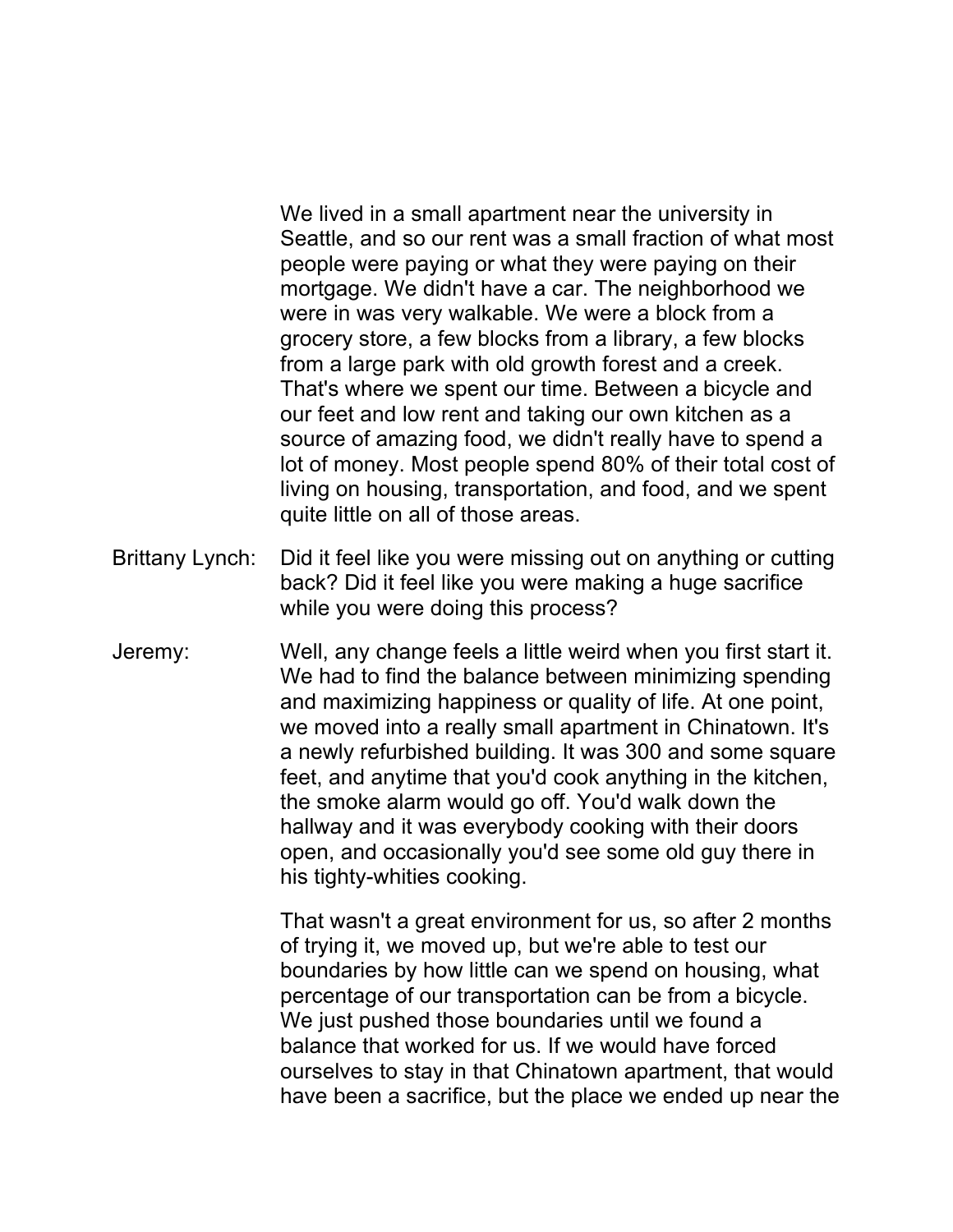university felt massive by comparison. Everyday, we were like, "Maybe this place is too big." We found a happy balance.

- Brittany Lynch: Yeah, I think that that's a really good way of putting it, is testing your boundaries. People are really trained to spend a lot of money, but there are a lot of ways that you can cut, and so push in different areas to see what makes you comfortable while still saving more is a really great way of putting it. In the first question I asked you, you went over the high level steps of reaching financial independence. One of them, and the biggest one perhaps, is saving so you could put money aside for investments, but on the flip side of saving or another area of saving is shrinking your paycheck. Really, tax reduction in order to increase your savings. This is something you talk a lot about on your blog. Can you share some of the strategies you implemented to reduce your taxable income?
- Jeremy: Sure. While you have a W-2 income or while you have a job, there's actually very little you can do. The things that you do have available to you are tax deductions from retirement planning vehicles like a 401(k) or an IRA. If you can put the maximum amount of money into those type of accounts, you can take an immediate tax deduction, and then all of the tax savings that you receive, invest that as well. That's about the limit of what you can do while working. Most of the tax advantages come later. As a working couple, if you're making median level US incomes or above, you can be saving 15% to 25% immediately, and then typically, you'll get a 401(k) matching, et cetera, employer contributions, and so you can get immediate returns from the tax and the matching of  $50% +$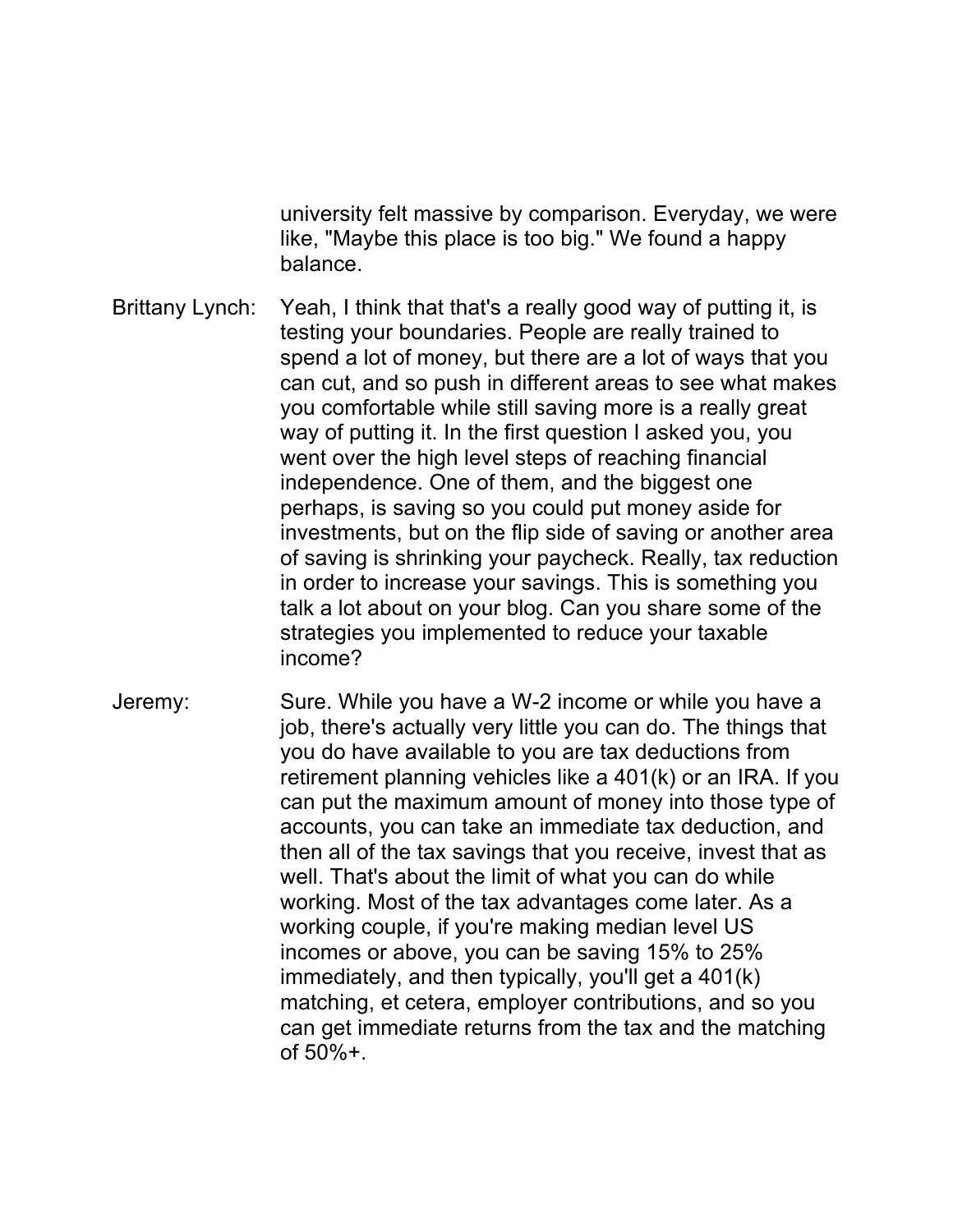- Brittany Lynch: Which is far more than most people are saving already, so looking into the tax reduction strategies is definitely a great place for someone to look for places to find savings.
- Jeremy: Absolutely.

Brittany Lynch: In one of your points, you spoke about income with preferential tax treatment. Can you tell me a little bit more about what type of income this would fall into?

- Jeremy: Sure. In the United States since 2010 or so with, first, the Bush tax cuts and then the extension from Obama, all qualified dividends and long-term capital gains are taxed at 0% as long as you're within the 15% marginal rate. What that means for a married couple filing jointly, you can make about \$100,000 in investment income and pay zero tax. All other income sources, income from a job, income from interest, income from short-term gains, those are all taxed just like your paycheck, and you have very little control over the taxation [in the case 00:09:54].
- Brittany Lynch: Got you. Would this include the investments you made into your 401(k), your IRAs as you were working?

Jeremy: Because you have annual contribution limits to the 401(k) and the IRA, you can really only save maybe about \$20k a year per person in that case, and so you end up with additional savings in just a standard brokerage account. Any withdrawals from the 401(k) in the future are considered income and are taxed at that time, but all of the dividend and gain income would be tax free.

> Now as long as you have no working income, as we have for the last few years, you can do withdrawals from your 401(k), and as long as those are small enough that your standard deductions and personal exemptions will wipe them out, that's about \$20k a year for a married couple, you can move money from your 401(k) into a Roth IRA at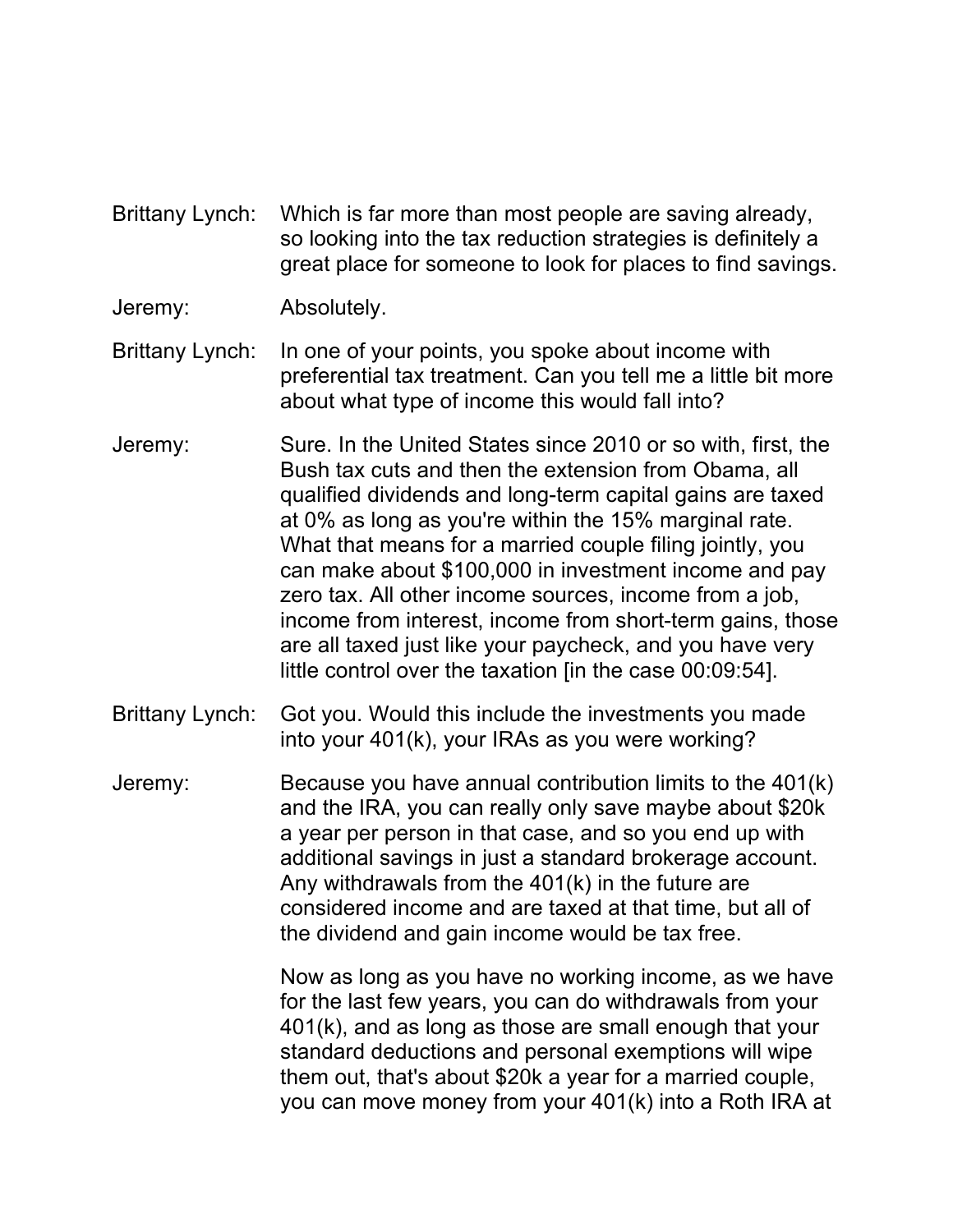0% tax, and then now those gains will be tax free forever. If you look at our overall 401(k), we paid zero tax [inaudible 00:11:27] in, we transfer some off every year, we'll do that for the next 40 years, and so by the time we hit normal retirement ages, we'll have moved all of our 401(k) into a Roth IRA, zero tax in, and zero tax in the transfer, zero tax out.

- Brittany Lynch: Getting smart with tax strategies is definitely an important strategy when it comes finances in general [for 00:11:53] early retirement. What did you spend time reading, what resources did you look at when you were becoming knowledgeable on tax strategy?
- Jeremy: When I started looking, there was very little in the way of blogs. There's a lot of the useful information on the Bogleheads Forum. It's a web forum where people talk about investments and taxation. Then the rest of it is just I did my own taxes every year for 10+ years. Each year, I would come across things I didn't understand, and so I just start to read the IRS documentation and then seek out additional answers from there. It was a slow learning process. Now, I summarized all of that on our blog and make it a little easier for people, and I publish our tax returns so people can see it in practice.
- Brittany Lynch: That's really nice benefit. For everyone who's listening, definitely go check out the blog, GoCurryCracker.com. It has so many great resources and information on the site, especially when it comes to taxes, which is typically something that people don't get excited about, but when you can find tens of extra thousands of dollars of savings in your taxes, it makes it a little more exciting, so check that out.

Another thing that I want to talk about is debt. A lot of other personal finance blogs that I've come across, they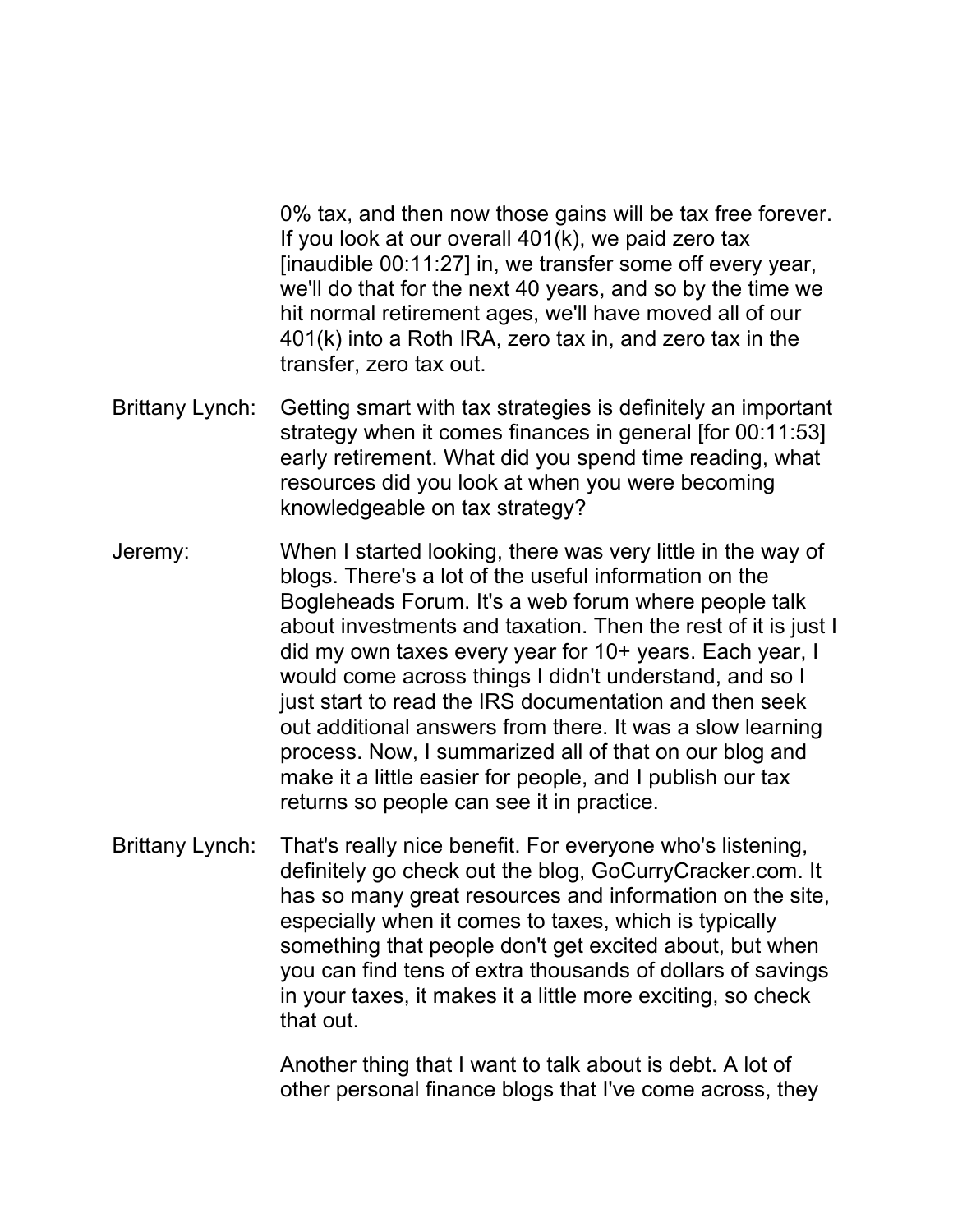start their path for financial independence after they've gone out of debt, or many of them were never in debt in the first place. You spent your first 5 or 6 years on your path to financial independence just getting to zero, working to get out of your debt. What was your strategy for getting out of the debt? Were you putting money into your investments account at the same time, or were you just 100% focused on paying that off?

Jeremy: Yeah, just let me comment on the debt piece. When I graduated from college, I had about \$40,000 in student loan and credit card debt, and the credit card debt was primarily to pay for food and gasoline to get to school. If you were to put that in 2015 dollars, that puts me in like the top 5% of all student loans, so we were deep in it. I grew up super poor, and everybody I knew who had debt was in a lot of trouble, and so debt terrified me.

> Every possible dollar went towards paying off that debt. I did contribute to the 401(k), the minimum amount to get the full match because I was getting this short-term tax reduction and the match that was me giving me an immediate 30%+ return on the money, which is way higher than the student loan interest, but after that, if I had \$5 left at the end of the month, I paid an extra \$5 to the student loans. That went on for roughly 5 years.

- Brittany Lynch: Did you just focus on paying off your highest interest loans first, or did you tackle an avalanche of the smallest debt amounts first to motivate you? Was there any specific strategy within prioritizing debt?
- Jeremy: Yeah, math is your friend in this case. Just pay off the highest interest loan first. If you need the motivation, you can just look at the amount of interest you paid monthly going down. That number will shrink much more rapidly if you pay off the highest interest loans first.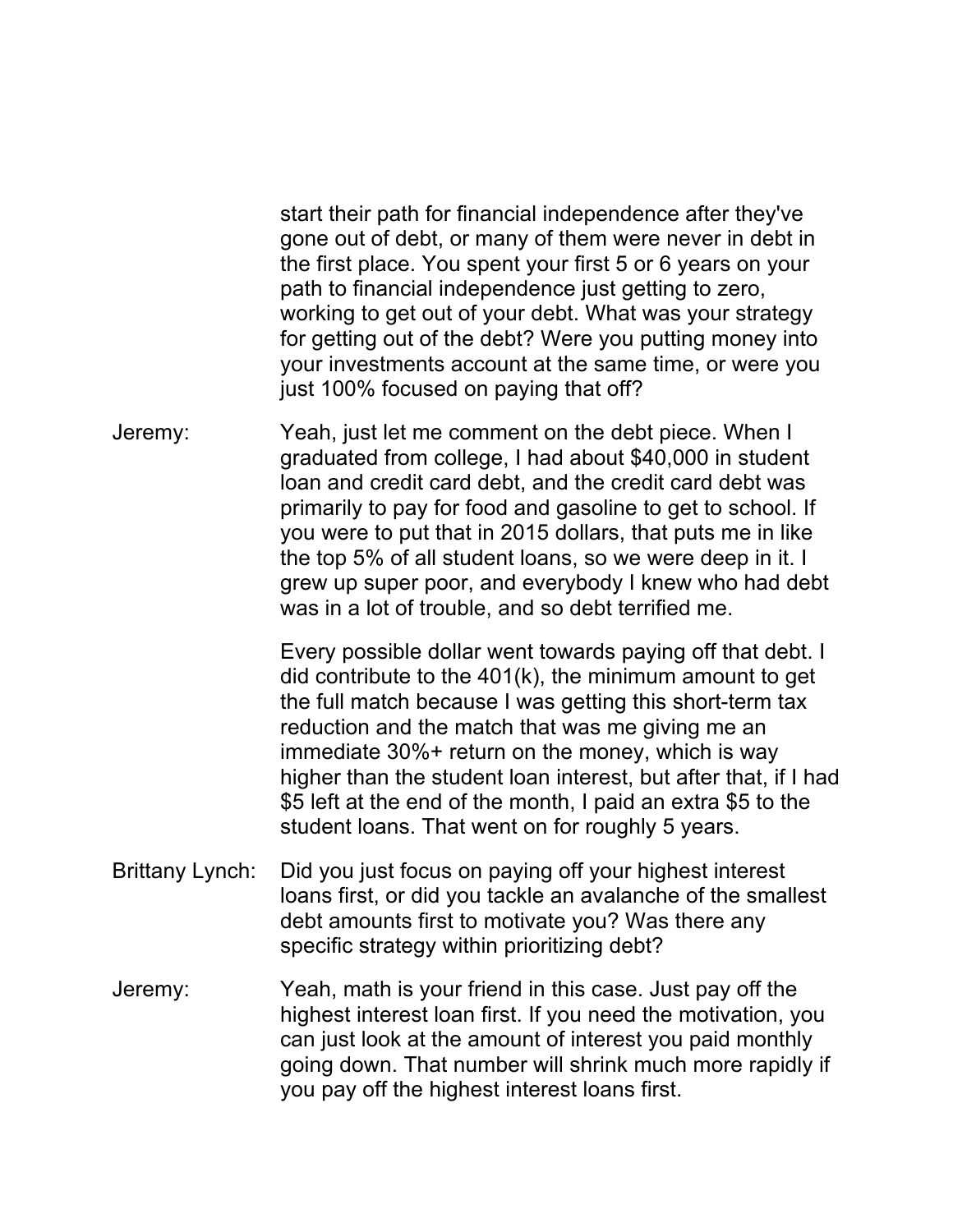- Brittany Lynch: Absolutely. Paying off debt was a priority. Once you paid it off, you got to the point where you were at financial zero, so to speak, and you could start your path to financial independence. We've talked a little bit about saving your income, but what happens when you get to the point where you want to make these investments? Asset allocation. What is your asset allocation strategy?
- Jeremy: I have one of the most simple strategies out there. We have nothing but index funds, and most of that [inaudible 00:16:30] 100% of it is invested in the stock market. No bonds. None of the other categories that people target. We just invested in the total broad market so we own everything that the stock market holds.
- Brittany Lynch: When you make these investments, is it within a Vanguard ETF?
- Jeremy: Yeah. Either Vanguard ETFs or mutual funds, whichever is more convenient for you, but they have the lowest fees which gives you the lowest burden on your portfolio, as well as the most efficient tax burden. Therefore, it gives you the greatest long-term growth. Yeah, all Vanguard all the time.
- Brittany Lynch: That does make it easy. Are you investing in a number of their ETFs or are you just investing in the one ETF?
- Jeremy: Let's see. We have 3. We have the Total US Market which is VTI.

Brittany Lynch: VTI.

Jeremy: [Which 00:17:43] is the ETF ticker. We also have the Total World ex-US which I have VEU as the ticker, but if I were to do it again today, I'd use VXUS as it holds more small caps. Then we have a little bit of VNQ which is [our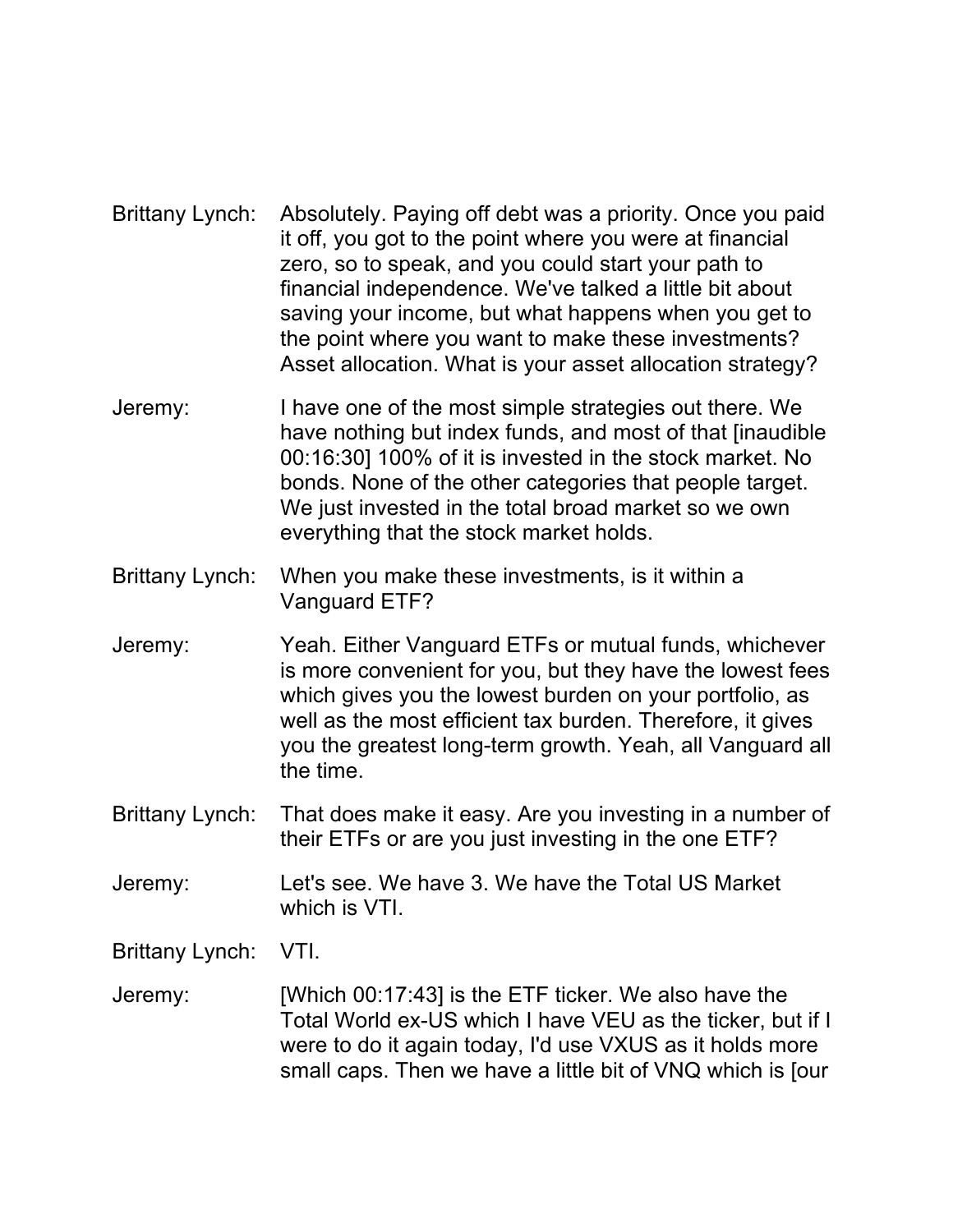REIT 00:18:12] fund, and I'll probably be selling that in the near future and just putting it into VTI.

- Brittany Lynch: Those 3 funds primarily at the moment.
- Jeremy: Correct. Yeah, it's very simple.

Brittany Lynch: That's nice because I think investing in the stock market is often overwhelming for people. I do want to touch on that in just a second, but before I move on, do you allocate 33%, 33%, 33%, or do you prioritize one over the other?

- Jeremy: I prioritize VTI. Because the price has changed drastically, and I never really look at them, I think we're about 70% VTI, about 20% VEU, and 10% or maybe less than 10% VNQ.
- Brittany Lynch: While you ... Sorry, go ahead.
- Jeremy: There are some things to think about because usually, the question people have is around international. "As we live abroad, do we want more international funds?" The reason we're heavily weighed towards the US corporations, US stock markets, is about 50% of the revenue from US companies is earned abroad already. We already have great international exposure through that, and then because accounting principles and regulations are much more transparent in the US, fees are lower. Tax burden is lower. That's why we focus on the US.
- Brittany Lynch: I'm glad you mentioned that. Is it the strategy, the same strategy, that you more or less had over your 10 or 12 years of working, or was it refined over time?
- Jeremy: It definitely was refined over time. At one point, I thought I was smart. "Oh, I can pick stocks, and I can read analyst statements and figure out how am I going to get the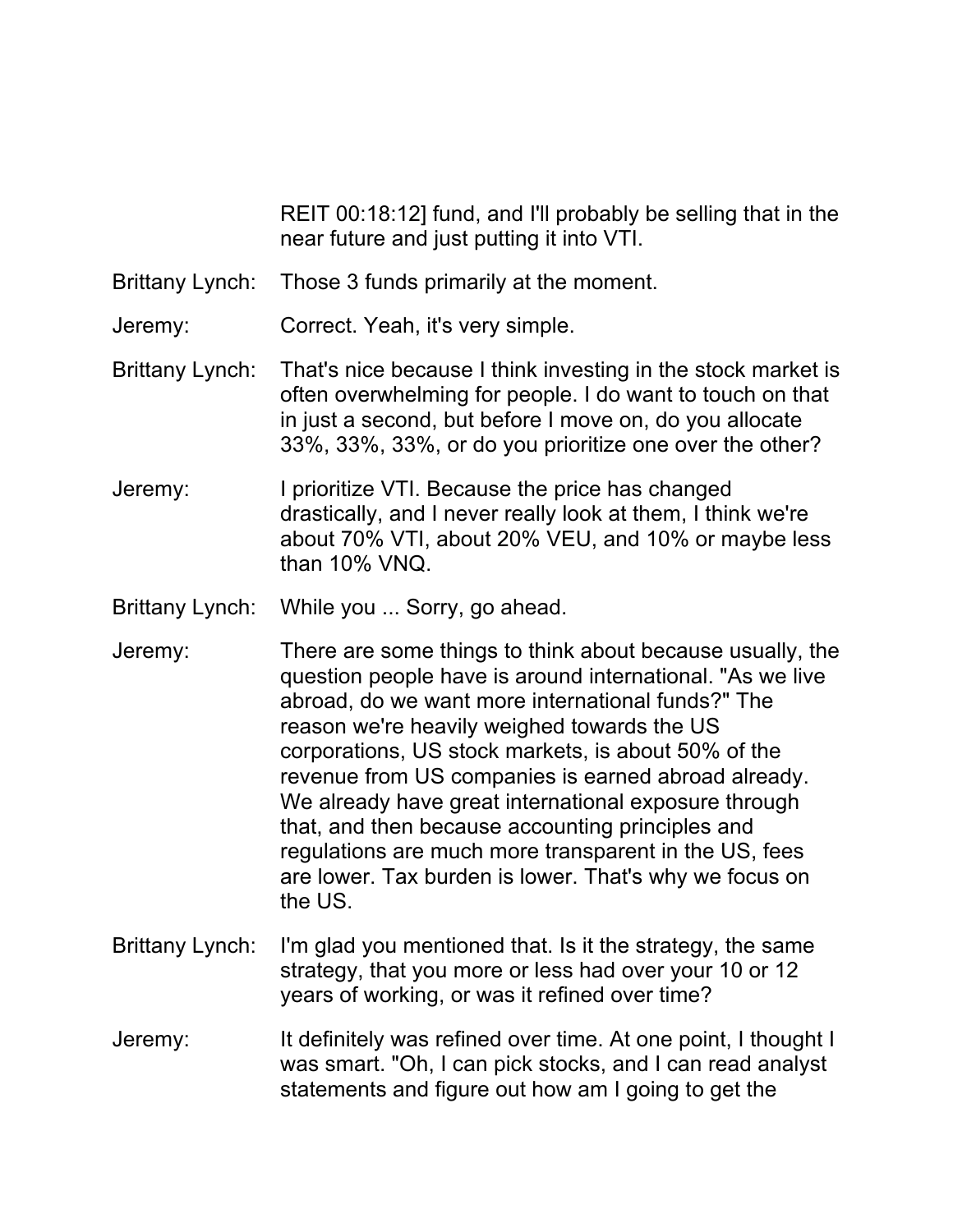greatest return by investing in specific companies." It seemed like a good idea, but it never worked. The overall index always, over in a few years, outperformed anything that I did, so I just ended up putting it all in the index. It's just a lot easier and ends up getting better results.

## **How to Get Over the Fear of Investing**

- Brittany Lynch: I'm glad you mentioned that last part about investing in individual stocks because growing up in school, it's not like there's a personal finance class. At least there wasn't for me, which is really too bad, but a lot of people start out in investing by just selecting one stock, and then it doesn't work out, and they develop a fear of investing. What would you say to someone who does have a fear of investing and maybe has concerns that they'll lose decades of growth overnight? For example, what happened to you and your personal finances in 2008 when the market crashed.
- Jeremy: Yeah. [Interesting thing 00:21:32], 2008, we lost about \$400,000.
- Brittany Lynch: Wow.
- Jeremy: Yeah, that seems like a big number. I was really, really angry at the time, but the reason I was angry was because we didn't have any cash to buy more stock.
- Brittany Lynch: Right.
- Jeremy: When there's a 50%-off sale on shoes, like Black Friday or something, people fight and trample each other to get in the door to get these great discounts, but when the same thing happens in stocks, the stampede is in the other direction. We were definitely buying on the way down in 2008. I even debated taking out a margin loan to just go in even bigger when it was way down. [It was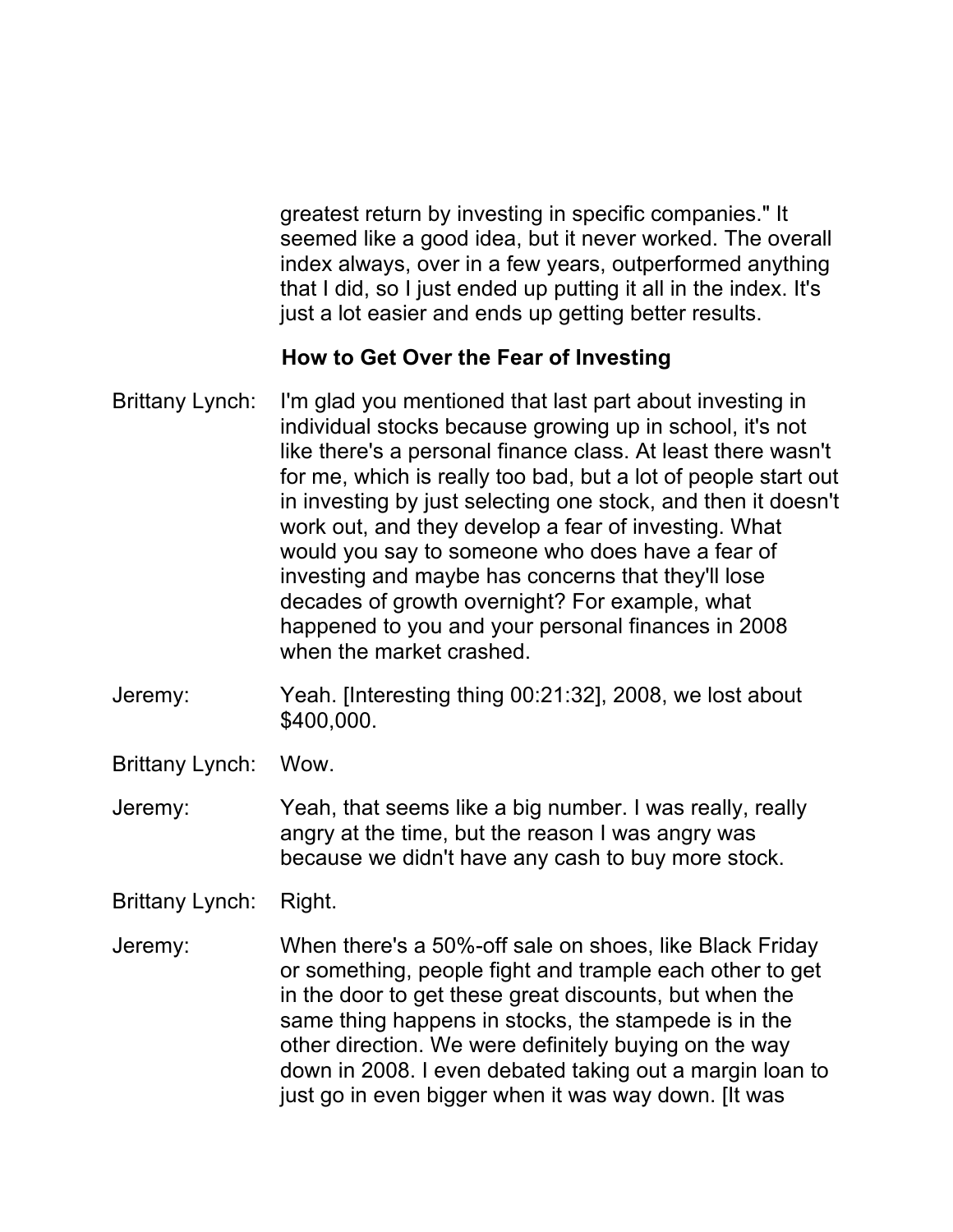played 00:22:28] too conservative at the time. I didn't do it, but the stocks have tripled since then.

When you have these big, every 15-, 25-year events where everybody is panicking and the market is down, you only lose if you sell. The principles are still sound. The companies, if you look at the companies that make up the stock market, Apples, and Googles, and you got Tesla, and you got these amazing innovative companies out there, and they're still doing business. They're still making income. They're still innovating. That cycle of innovation is going faster and faster every year. 30 years from now, you'll look back at the overall stock market growth and you'll be like, "Well, I can see 2008 in there. It's like a little blip, but it seems like a big deal at the time." It's not.

- Brittany Lynch: Yeah, and if you look at historical stock market performance, especially in the US, US businesses are growing year after year on average, and so that's really what you're buying. When you're buying a stock, it's a portion of the US business or whatever country that stock is from. Would you say that ... Go ahead.
- Jeremy: A lot of people, when they say, "Oh, isn't investing in stocks risky," everything in life is risky. We can't control risk. We can only choose how much of it we take up. If you [say 00:24:19], "Oh, stocks are risky, so I'm going to put all of my savings under my mattress," just to pick a weird extreme, it's like, well, yeah, you've eliminated stock market risk, but you've taken on inflation risk and currency risk.

All you've done is change the problem a little bit, and now you've added an even larger risk of you're not going to get any growth, and so in 30 years, are you going to have enough money to eat? You absolutely need to understand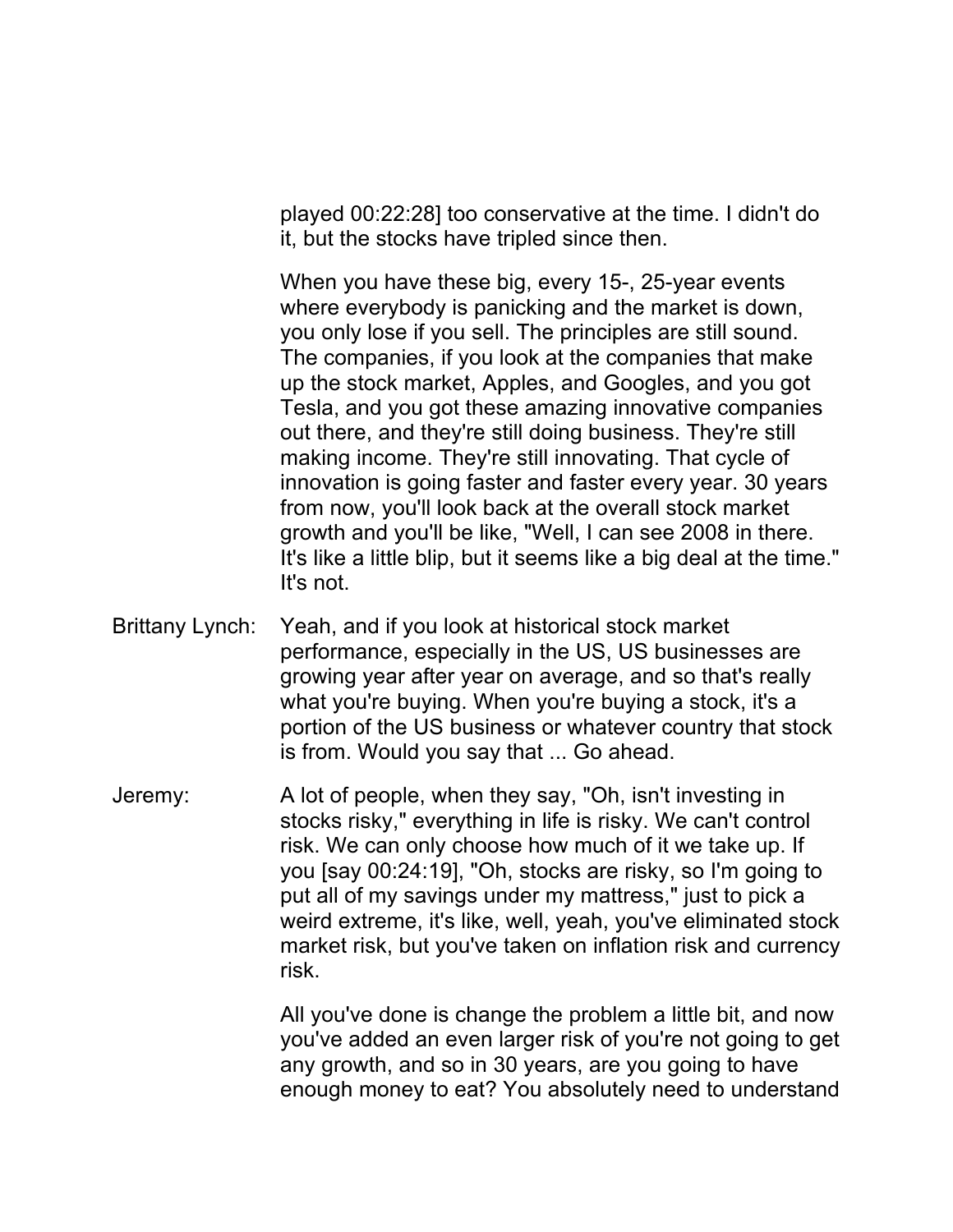the philosophy of the stock market as individual companies that hire the best and brightest people that focus on innovation and market growth, and you're basically owning a fraction of those companies and hiring those people to work for you.

- Brittany Lynch: Right. In the case, just stepping back a second when we were talking about selecting an individual stock, that's where risk is really higher. You're more exposed to risk because investing in one company, it could go really well or it could not go well, whereas, for those who are maybe not as familiar with investments, mutual funds, ETFs, this is a collection of lots of different stocks. Correct me if I'm wrong, but the idea behind them is that maybe you don't have the same possible returns of investing in one stock, but your risk exposure is less.
- Jeremy: Yeah, I guess your overall statistics of the return will be significantly different, but the thing to think about is if you owned Enron, our global [crash in 00:26:10] 1999 or something, when something went wrong, you lost 100% of your money. Those companies no longer exist, but if you owned it as part of, say, VTI which owns over 3,000 companies in different [ratings 00:26:26], you are maybe affected by 1%. 1% is not a big deal when you're looking at a long-term portfolio. 100% is, of course.
- Brittany Lynch: Right. The concept of risk exposure, and just even understanding the stock market in general, it's really important as you start your path towards financial independence and pursuing that path. As you were going through your path of learning all of this information, were there any books or resources or websites specifically outside of your own personal finance blog that you would recommend to our listeners?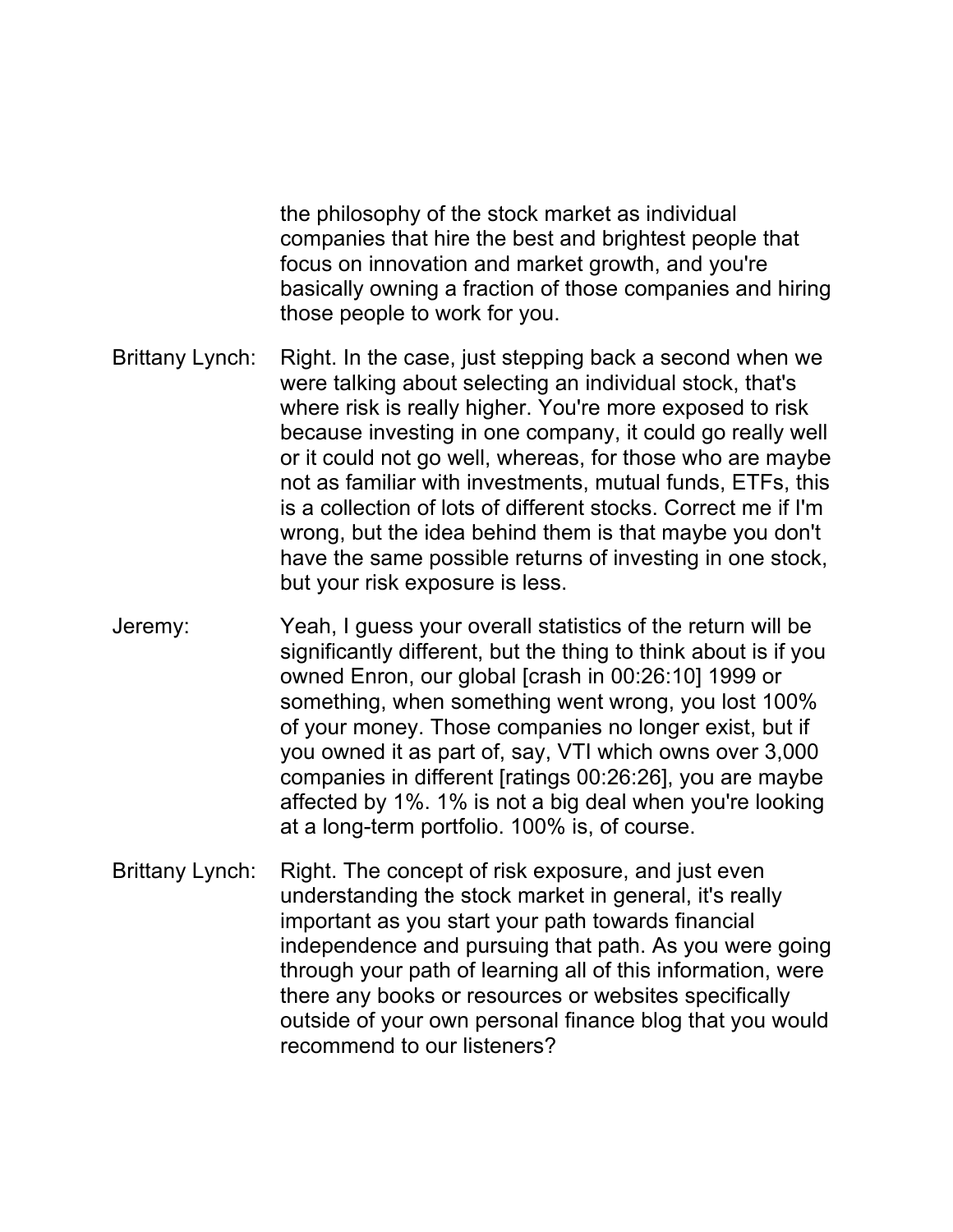Jeremy: Sure. Just from a life philosophy or a relationship with money standpoint, the book, "Your Money or Your Life," is amazing. It has like a 7-step result program in there to help you track your spending, and then evaluate if that spending is actually maximizing your happiness. Does buying a latte give you the happiness you think it does when you realize that it takes you 4 hours of working to pay for it after taxes, after your cost of your commute, and et cetera? It helps people really develop a beautiful relationship with their money.

> Beyond that, there are an amazing number of books on investing. Most of them, I don't like because they tend to be overly complex. They use like 20 acronyms and assume you know things, and so it's hard to get started as a beginner, but there's one site that I really like. It's a blog by Jim Collins. The URL for that is JLCollinsNH.com. He has something called the Stock Series which a series of like 30 blog posts. It starts out very simple, the philosophy of investing and the mechanics of the stock market, and then it builds up from there into how to build your portfolio and choose asset allocation and so on, but a couple of hours of reading through that site and you probably know more than 90% of the people out there.

- Brittany Lynch: Awesome. Can you repeat that URL one more time?
- Jeremy: JLCollinsNH.

Brittany Lynch: .com.

Jeremy: .com. Jim Collins is his name and he lives in New Hampshire. I think when he started his blog, it was just meant for a few friends, and so that was easy for them to know. "Hey, Jim lives in New Hampshire. Jim Collins." When his site took off, yeah, [a nuance to 00:29:31] URL, but it's fun.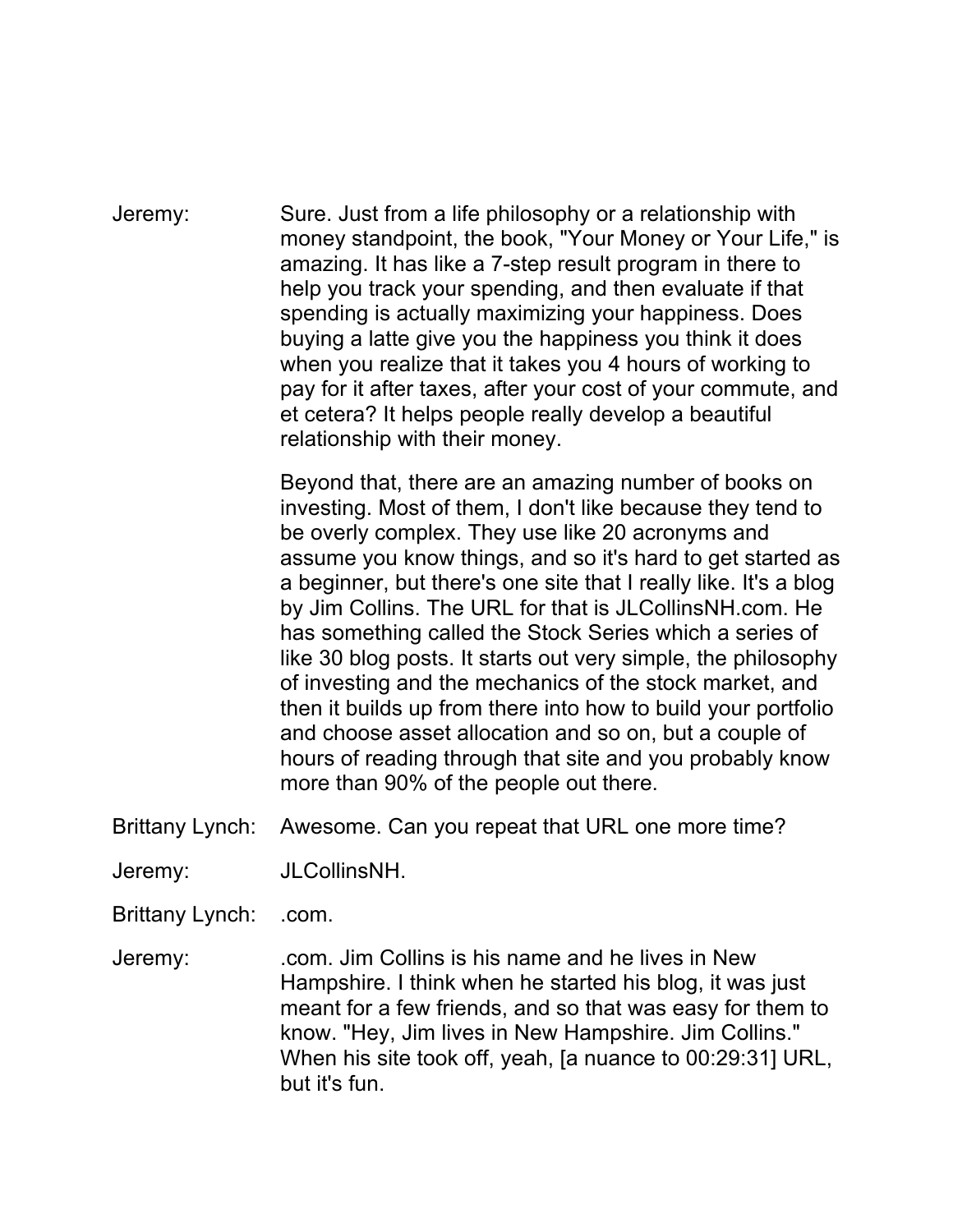- Brittany Lynch: All right. That sounds great. I'll definitely include that link below this interview in addition to the link to Jeremy's blog as well. Moving on a little bit from specific investment strategies, I want to talk about your move overseas. Specifically, why did you decide to leave the US and what are the benefits for someone who are maybe looking to retire overseas financially?
- Jeremy: Yeah. The why is pretty easy to answer. It was one of our motivations for saving. It was just that we love travel. You get to immerse yourself in unique cultures. Every new culture you would come across is like a reflection of yourself. You see all of the things that you assumed in life were true are now thrown into question, and so you get to learn about yourself and learn about other cultures at the same time. We've been to over 40-some countries. Our son is 8 months old now. We're in Thailand right now. This is his third country.

The motivation was largely just the travel, like you will see unique places, experience new cultures, but when you look at financial advantages of it, we're in Chiang Mai, Thailand right now and we're renting a one-bedroom apartment. It's a modern building. It's got a secure entry. They clean the whole building, including our apartment, twice a week. We got a rooftop infinity pool, a saltwater pool with beautiful views of temples. There's a great gym. Central location. It's like we could not find a better place, and it's \$375 a month.

Brittany Lynch: Wow.

Jeremy: That's what people pay for parking in San Francisco. It's pretty incredible. When you are able to pick and choose your location, you can substantially reduce your overall cost of living. We're going to spend something like \$2,000 a month for the 3 of us living here, and that's just because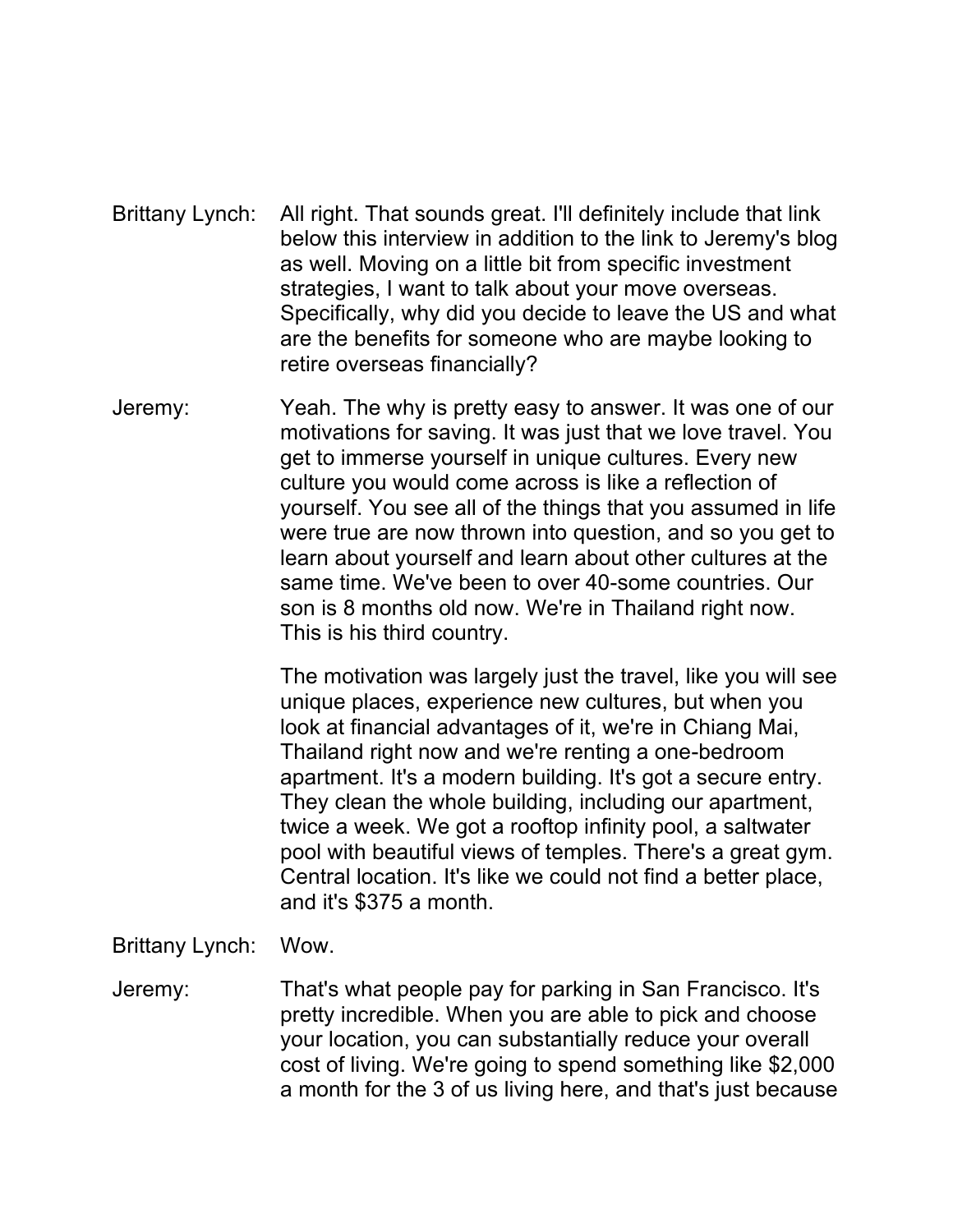we spend ridiculous amounts of money on eating out, and there are people who live here for 500 [inaudible 00:32:18] a month.

The beautiful thing about this is because our portfolio can support much more, we're basically continuing to live below our means and our portfolio continues to grow. This was a deal while we were working. When we look out 10 years from now, our portfolio will probably at least double or probably triple. Then maybe we'll move on from there into a penthouse, living in Manhattan or something.

- Brittany Lynch: That sounds good, too.
- Jeremy: By basically instead of viewing yourself as, say, like a citizen of the United States, you can view yourself as a citizen of the world. We're all in this together. People everywhere have similar goals in life. They want their children to be healthy and happy and have a better lifestyle than they did. We have something in common with people everywhere. By exploring that, you can make great friends, you save a little money, you make the world a better place. When the stock market goes up, say it doubles this year, we can choose like, "Hey, maybe we'll go live in Paris for 6 months, or Tokyo," some of the more expensive areas, and if the stock market drops 30%, it's 2008 all over again, we love living in Guatemala and it only costs us like \$1,500 a month to live very large there.
- Brittany Lynch: You have a really global perspective of your neighborhood essentially, and you can adjust it based on your preference, as well as what's going on with the market.

Jeremy: Absolutely.

Brittany Lynch: Yeah, and just from my perspective as well, I grew up in Indonesia when I was younger, so I'm sure it's just a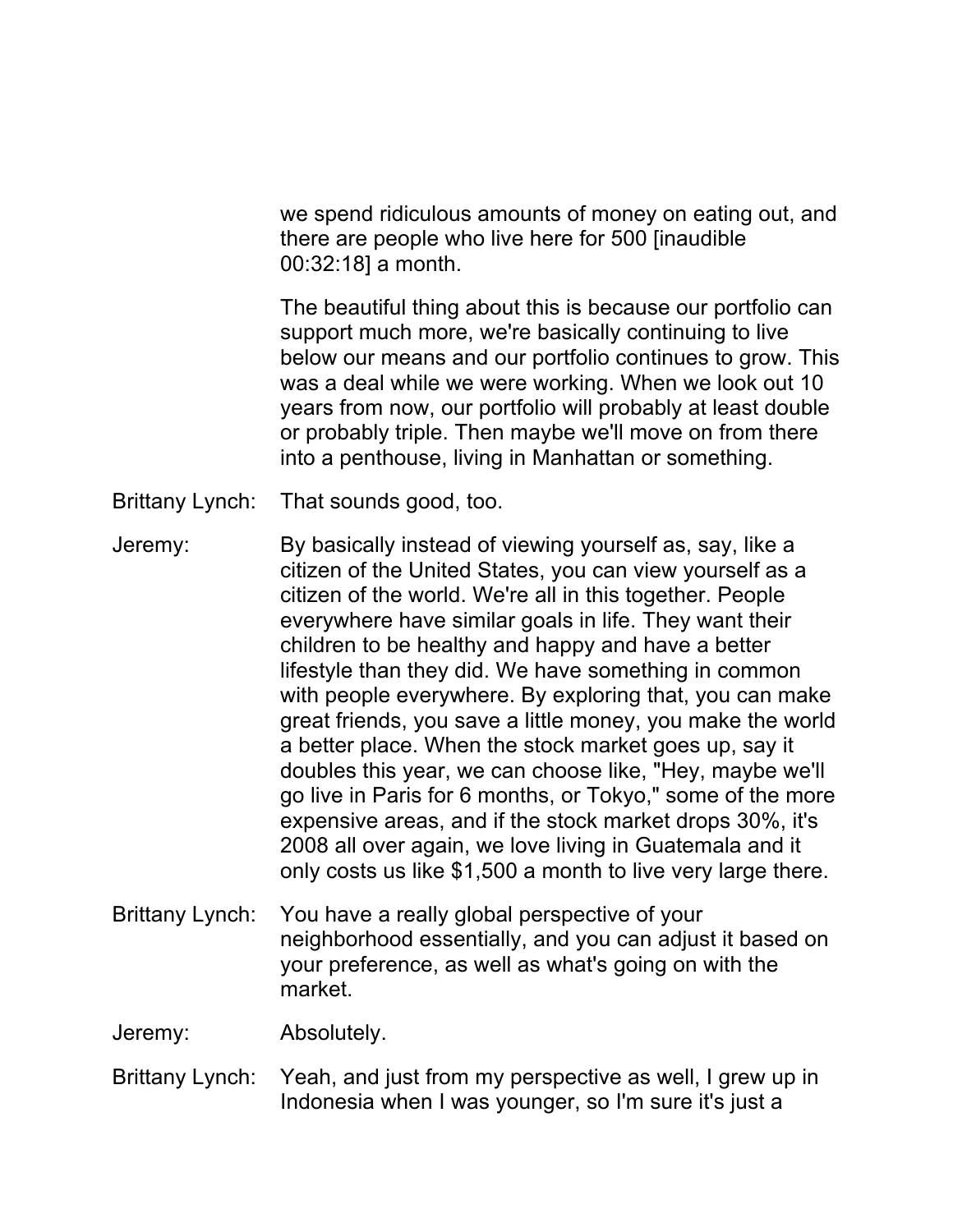really great experience for your son Julian to be able to see all of these countries and travel all around the world with you guys.

- Jeremy: Yeah. He's 8 months now, and I don't know how much of it he'll remember. I don't remember anything from before 3 or 4 years old, but he's getting great socialization opportunities. The people of Thailand are incredibly warm and friendly and love children. He gets picked up and held by probably 30 people a day. Now, people come up and he just reaches his arms out like, "Okay." He's getting this incredible, warm, social environment that he's learning. We had a similar experience in Japan, a similar experience in Taiwan, and I'm sure that will continue as we move through Malaysia and Singapore [and on 00:35:18].
- Brittany Lynch: Yeah, no, that's definitely a really nice aspect of the experiences that you guys are able to afford as a result of the decisions that you made over your working career, and ever since then, too. This has been really, really great information so far. Just, I want to recap a little bit for everyone who's listening what we've talked about so far. Jeremy and Winnie's approach to financial independence was really living below their means. Living below the amount of money that they were earning.

You mentioned that you had an average saving rate of about 70% during your working years, which is definitely a lot higher than the average person is saving, but it's really quite amazing when you look at your saving rate and the relationship that that has to the speed at which you'll retire. When I realized the relationship that saving rate had to the speed at which you're going to retire, it just really puts it in perspective that the decisions you're making today, the trade off is it can literally mean, overtime, years of extra work. If there's one thing I'd say,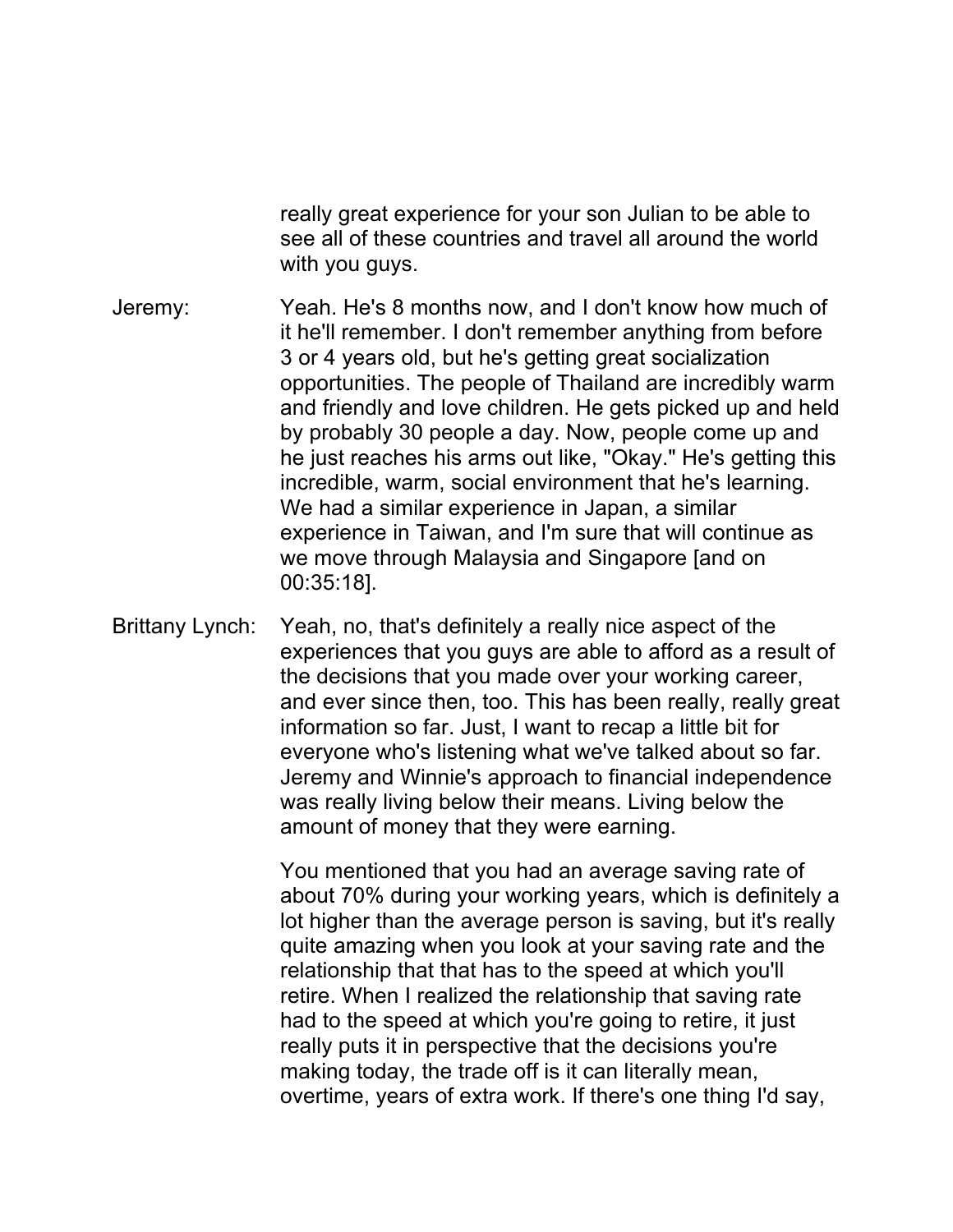is definitely spend your time taking a look at how your saving rate does impact the speed at which you'll retire because that might just be the wake-up call you need to save a little bit more.

- Jeremy: I think the average saving rate in the US right now is a little below 5%.
- Brittany Lynch: Yeah.
- Jeremy: If you're saving 5%, that means you're spending 95%. On that track, even investing in the stock markets a lot, it's going to take you 60 years to reach a point where you can live off your portfolio, but if you save, say, 50%, after one year of working, you could take a year off. If you save 90% after one year of working, you could take 9 years off. In just a few years of working and saving a very high percent than just 50%+, it doesn't take very long for your portfolio to just grow into massive sizes.
- Brittany Lynch: Yeah. To that point, one of the things I thought was interesting that you mentioned earlier was that your portfolio is actually still growing while you're living off of it. Not only that, it sounds like you're actually ... Has your spending increased since you stopped working or has it decreased?
- Jeremy: Well, it's increased. We spend roughly twice as much as we did when we were living in Seattle.
- Brittany Lynch: Yeah, so I think that that's really interesting, too. I think a lot of people think, "Well, if I am making these sacrifices right now, does this mean I have to live like this forever," and you're a great example of that not having to be the case.
- Jeremy: Yeah. Because our portfolio continues to grow, we could essentially inflate our lifestyle overtime. That reference of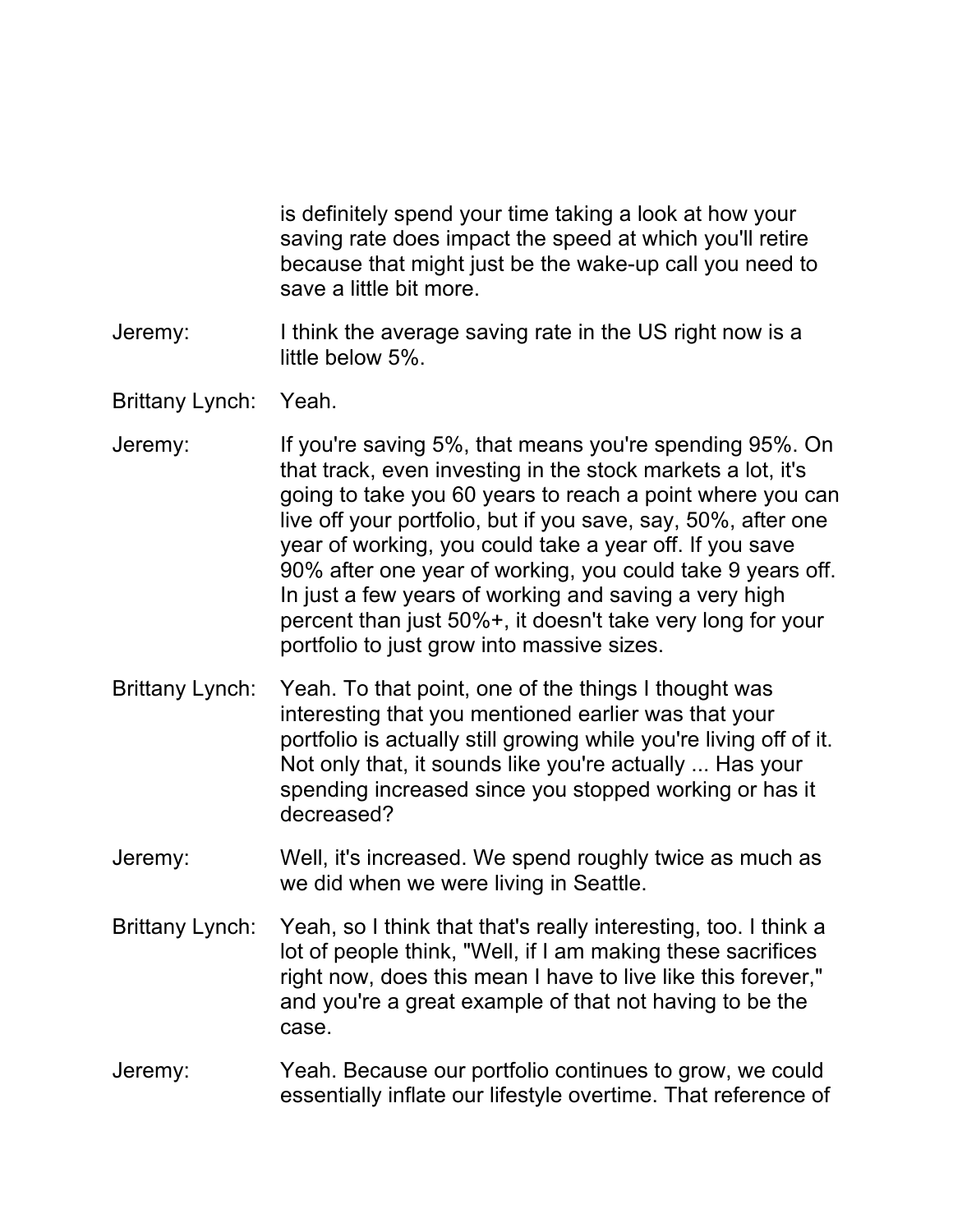living in Paris or Manhattan or whatnot. We consciously started traveling in lower cost of living countries, Mexico and Central America and now Southeast Asia versus, say, Western Europe and so on, specifically for that reason, that we're continuing to live below our means. We're still saving 30% to 50% of our income, so our portfolio is going to continue to bloom. As a result of that, all the things that people think, "Well, I want the car, I want the big house, et cetera," we can go buy all that right now and still be retired purely as a consequence of not having those things for a period while we were saving 70%. We just don't want them.

- Brittany Lynch: Right. Maybe in the future, you'll decide that that is something that you prioritize, but for now, it's not. Maybe it's just because of what you'd like, but also, there was some strategy involved in not just saving to reach retirement, but also your post retirement strategy. There was a strategy there, as you mentioned, starting in the lower cost countries first.
- Jeremy: Yup. That's correct. We're spending a little more now because we have a bunch of medical care for ... We had IVF in order to have a baby. We now have child expenses, although they're basically zero right now. Formula and diapers don't cost very much. In 5 years or so, we need to decide what we're going to do as far as education. We think we're going to homeschool and roadschool, but that'll be a whole new experience for us. We're not sure what that means yet. If we try it and when we try it and we decide this isn't really the best thing for his future, then we can settle into a great school or district. Live the normal life.
- Brittany Lynch: I was homeschooled for a number of years, and one of the coolest things about the lifestyle you're living right now and Julian's future as far as schooling goes is when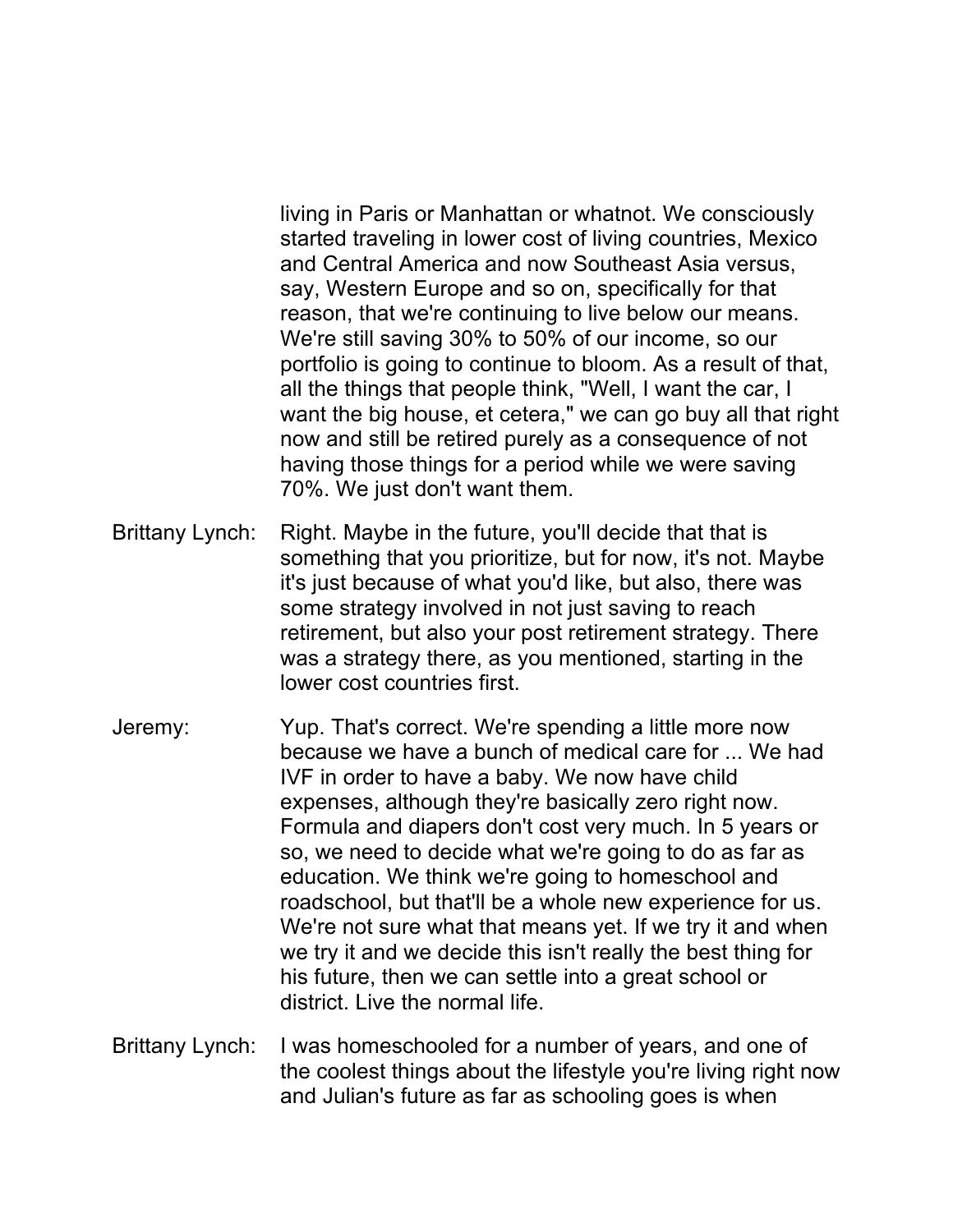you're being taught about volcanoes, you can be sitting on a volcano and you can have a much more interactive learning experience because the world really is your classroom, which is really cool.

- Jeremy: Yes.
- Brittany Lynch: With that said, there has been a lot of really great information in this interview so far. I really appreciate it. Is there any last piece of advice you have for our listeners as they continue their path to financial independence?
- Jeremy: What I think is probably the number one wealth-building tool out there is the bicycle. Even for like a temporary trial, find a place close to work, rent a place that's smaller than you think you need, ride your bike everyday. You'll discover that without even really trying very hard, that your savings rate can go from US averages to 50% just by cutting off those, that big place you live in, the car, and then start to make meals at home. With some practice, you'll make better than a restaurant quality food at home for a fraction of the price, and now you're suddenly saving 50%+.
- Brittany Lynch: I think that that's a great [inaudible 00:42:11] advice, is testing out your comfort zone. Try biking to work, try moving close to work, try cooking at home and improving your cooking skills to see if that can increase your savings rate. These little changes can make a huge, huge difference in your savings rate. Literally, one change like biking to work could shave 15 years, 15 years, off of your retirement date. I just pulled that number out of there, but it's probably something like that, isn't it?
- Jeremy: Yeah, it's up there. I've been asked several hundred times over the last several years, "Is there anything about your old life you missed?" The answer is basically no, but if there was one thing, it's my bicycle commute to work.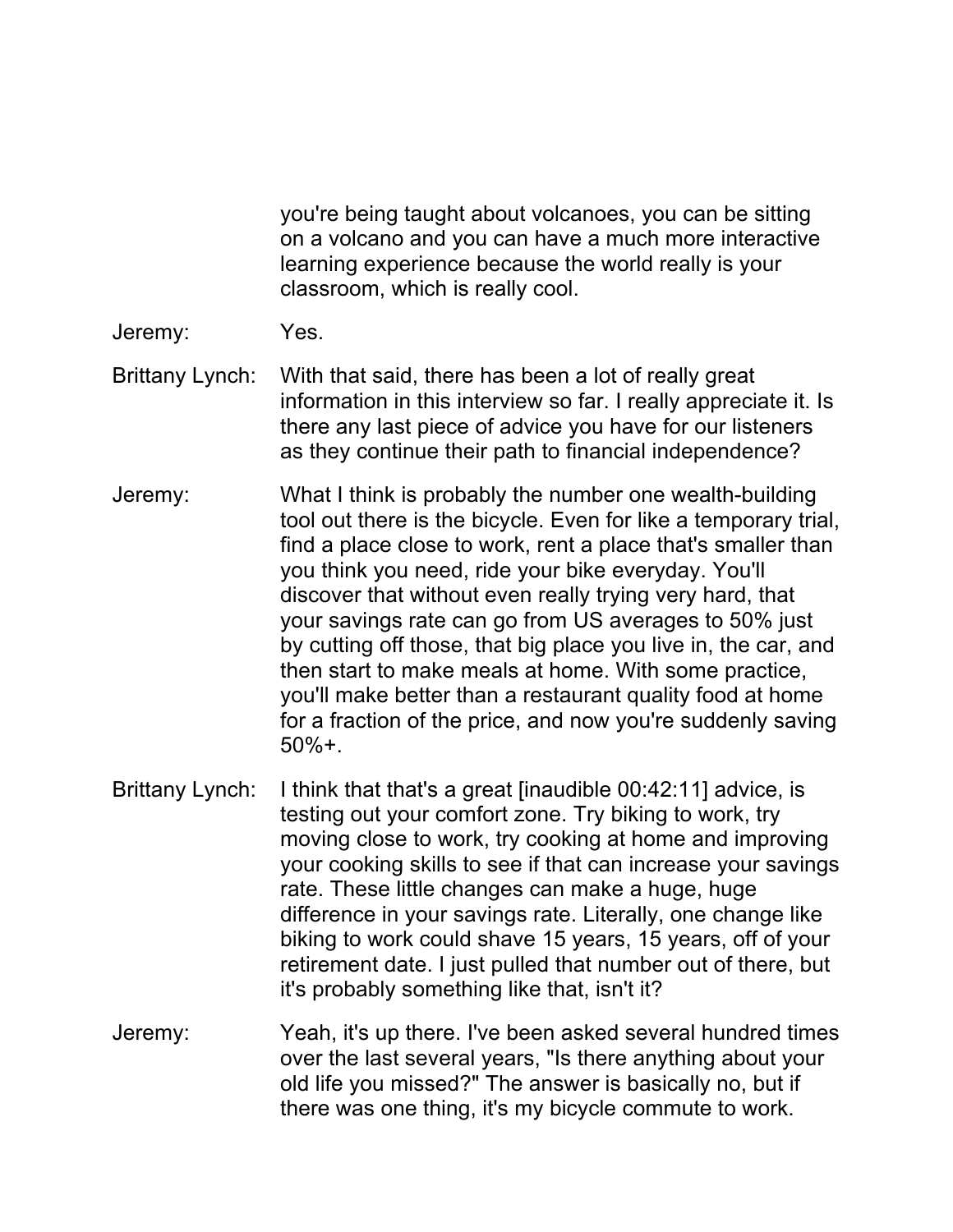- Brittany Lynch: Yeah. Maybe that's not something you would have realized before, so it's a good thing to test out and to try to make these changes in your life on your path to financial independence. Thank you so much for being here. I really appreciate it. This is really great information. Again, for anyone who's interested in learning more about Jeremy and Winnie and their strategies and path to financial independence, definitely check out their blog, GoCurryCracker.com. Jeremy, that's the best place for them to learn more about you, correct?
- Jeremy: Yeah. There's a "Start Here" page on there. I read every comment and every email we receive, so if anybody has questions, we're here for you.
- Brittany Lynch: Awesome. Well, we appreciate that. All right. Well, thank you so much. I appreciate you guys taking some time out of your morning to speak with me and provide this information for our listeners.
- Jeremy: Thank you, Brittany.
- Brittany Lynch: All right. I just stopped that recording. Again, I appreciate it. That was great.

Jeremy: My pleasure. Thank you for having us.

Brittany Lynch: Yeah.

- Jeremy: I love the idea that people can have an easier start than we did.
- Brittany Lynch: Yeah. Me, too. I just think it's crazy that ... Did you have a personal finance class in your school?
- Jeremy: I think in like 8th grade or so, we had a class that involved [inaudible 00:44:35] like how to balance a checkbook. We did some competition where we had \$100, virtual dollars, to buy stocks, but with no idea of what that meant. It was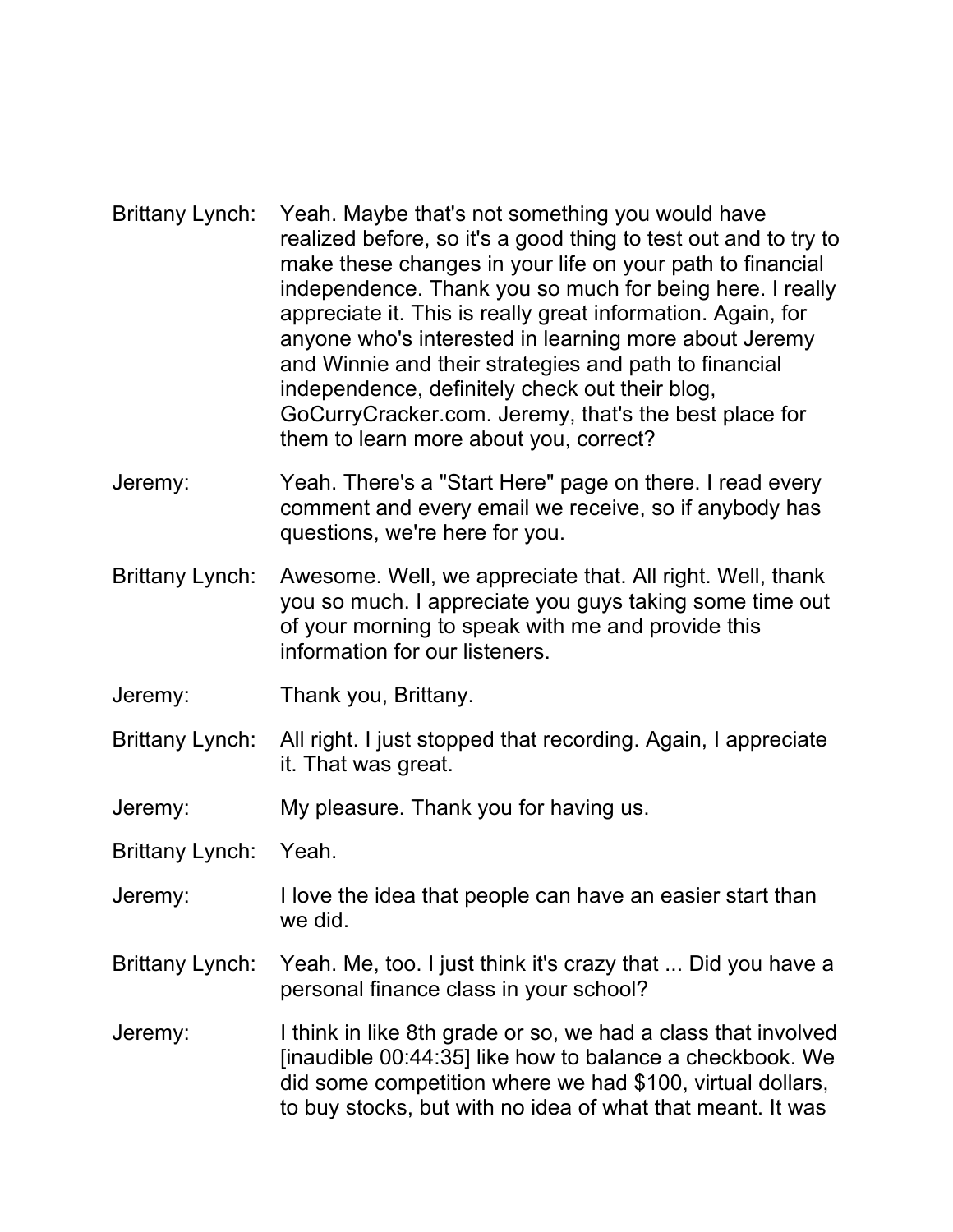just like, "Hey, who's going to get the best return," and everybody just picked a random ticker. [Over the semester 00:44:53], it's, "Oh, I doubled my money," or, "I got zero." There's no life lessons there. That was it. The rest was just School of Hard Knocks.

- Brittany Lynch: Yeah, I guess there are. The great thing about the internet now is we can learn from everyone else's experiences as well. That's really what I'm trying to do, is interview as many people who have personal experience in not just retiring from investments, but also maybe setting up side businesses and anything that has to do with reaching financial independence. Distilling that information so that they can have a easier time of reaching financial independence, or just having less financial stress in their life.
- Jeremy: Yeah, just even doing better than average.
- Brittany Lynch: Yeah, which doesn't take much.
- Jeremy: Right. Yeah, unfortunately, that's true, but, yeah, it doesn't take much.
- Brittany Lynch: Yeah. Yeah, so I appreciate it. I ultimately will pull a blog post out of this and I'll send you a copy over. Like I said, if you guys have any questions about Indonesia at all, especially about Bali or Flores, definitely reach out because I'd love to help you guys out at all if I can.
- Jeremy: Okay. Great. Right now, we know we're going to be in Singapore in early March just for a few days. Then we have like 3 weeks, so we're still trying to figure out where we go.

Brittany Lynch: Okay.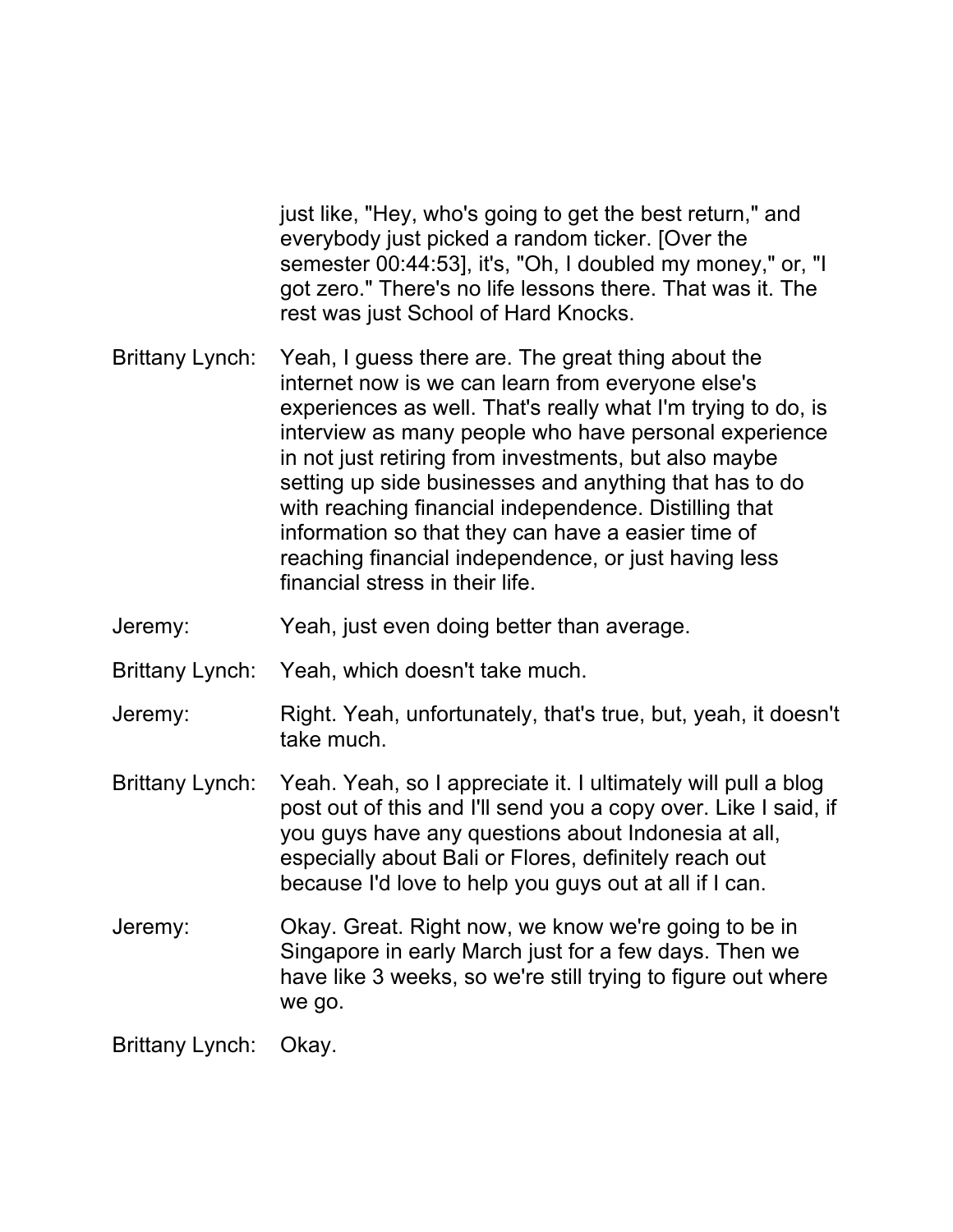- Jeremy: We just know we're in Taipei in early April, we're in Singapore early March. Somewhere in the middle, we're going to do something else. When you mentioned the Komodo island, I think that'll be very cool.
- Brittany Lynch: Yeah. It's ... Sorry, go ahead.
- Jeremy: If you have some favorite places that you think are just ... because we've been to Bali, and I know it's super Western touristy. If there's a little more ...
- Brittany Lynch: Off the beaten path?
- Jeremy: Yeah, where it's not 90% Americans and Australians. I would love, yeah, to go somewhere a little more off the beaten path, yeah.
- Brittany Lynch: Yeah. Well, I'll send you an email with just off the top of my head. My mom, she used to live in Bali. She just moved to Flores. It's in a little town called Labuan Bajo, and it's the town that you have to go to in order to go to Komodo island because obviously, you [inaudible 00:47:30] Komodo dragons [live on 00:47:31] Komodo island, so it's where all the boats come in. This part of Indonesia is [inaudible 00:47:38]. The island [is 00:47:42] really different than I've ever, ever seen. They're pretty crazy. She actually has a little bed and breakfast there, or a hotel, so to speak. I can send you the link. It's right in the center.
- Jeremy: Yeah, that would be great.
- Brittany Lynch: Yeah. She'll actually be there. I'll be in Bali and Flores at the end of March and early April, so there's a chance we'd even overlap, but I'll send you some information because it's definitely worth going to.